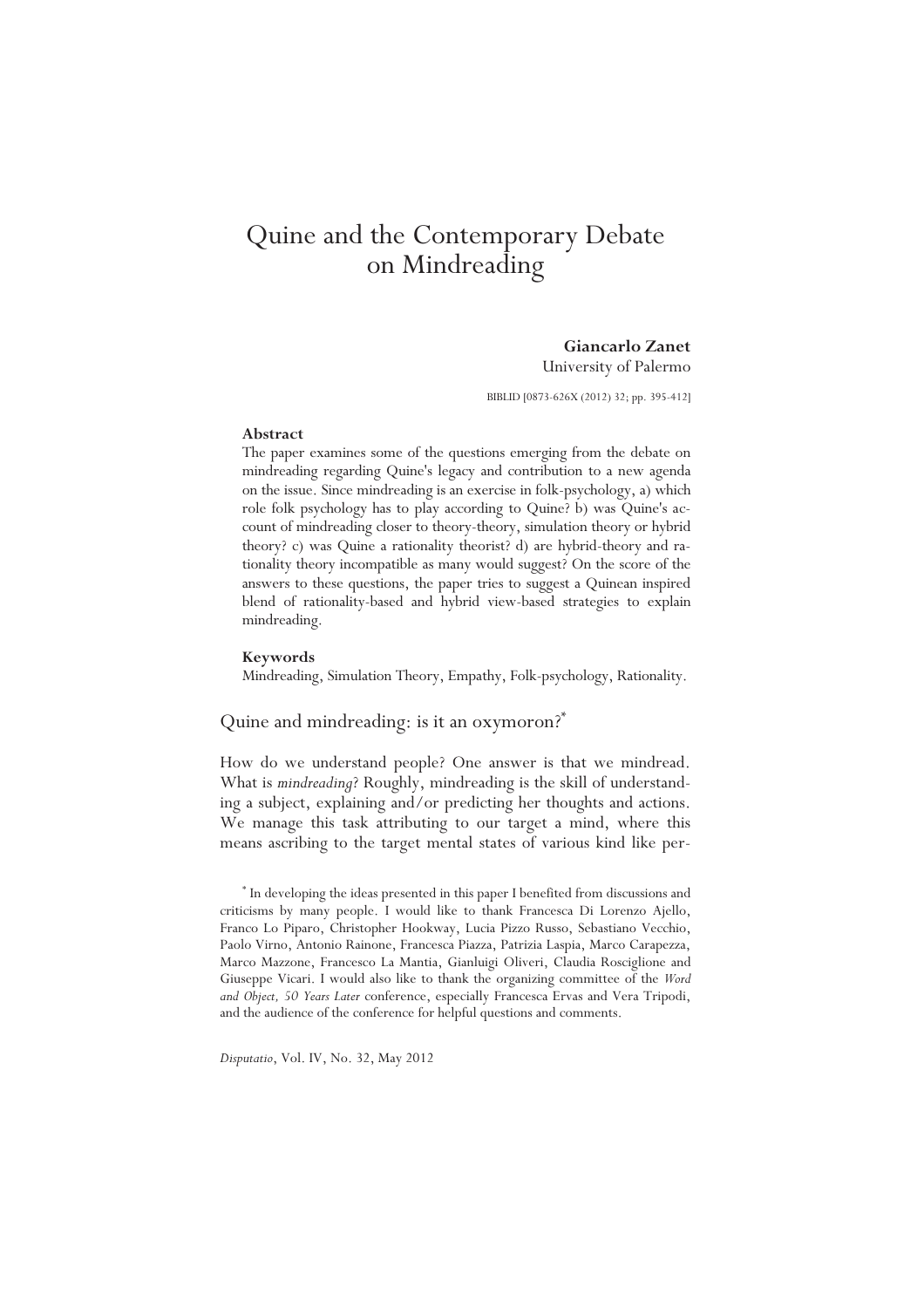ceptions, beliefs, desires, intentions, emotions. It sounds almost obvious that explaining and predicting behavior are capacities essential to human meaningful interactions, to human cognitive and social life.

Given this definition, it might seem difficult to see what could be the relationship between Quine «the behaviorist» and mindreading. Isn't Quine, just the Quine of *Word and Object*, the strongest opponent of every form of mentalism? Isn't Quine the strongest opponent of any ontological commitment to intentional states? That *prima facie*  oddity, I hope, is going to become less strident in what follows.

The questions that emerge about Quine from the debate on mindreading are many. Since mindreading is an exercise in folkpsychology, a) which role folk psychology has to play according to Quine? b) was Quine's account of mindreading closer to theorytheory, simulation theory or hybrid theory? c) was Quine a rationality theorist? d) are hybrid-theory and rationality theory incompatible as Nichols and Stich (Nichols and Stich 2003) or Goldman (2006) would suggest?

On the score of the answers to these questions, the paper tries to suggest a Quinean inspired blend of rationality-based and *hybrid view*based strategies to explain mindreading.

In the second section, the main features of the contemporary debate on mindreading are presented. The debate is understood as featuring, in the end, two main mutually exclusive options: hybridtheory and rationality-theory. In the third section, answers to questions a) and b) are offered. Quine's argument for the indispensability of folk-psychology is reconstructed and his account of mindreading is analyzed and identified as a version of hybrid-theory in which simulation plays a major role. Quine's effort, within the framework of his naturalized epistemology, in offering a unified account of our understanding of world and other people through an examination of perception is considered as a first relevant legacy to the contemporary debate on mindreading. It suggests a way of claiming that there is no sharp divide between knowledge of the world and knowledge of the other minds and overcoming the traditional distinction between natural and social science.

In the fourth section, answers to questions c) and d) are sketched. A way to find a reconciliation between rationality and simulation is explored through a brief comparison between Davidson and Quine. It is meant to argue for the idea that the Quinean inspired hybrid theory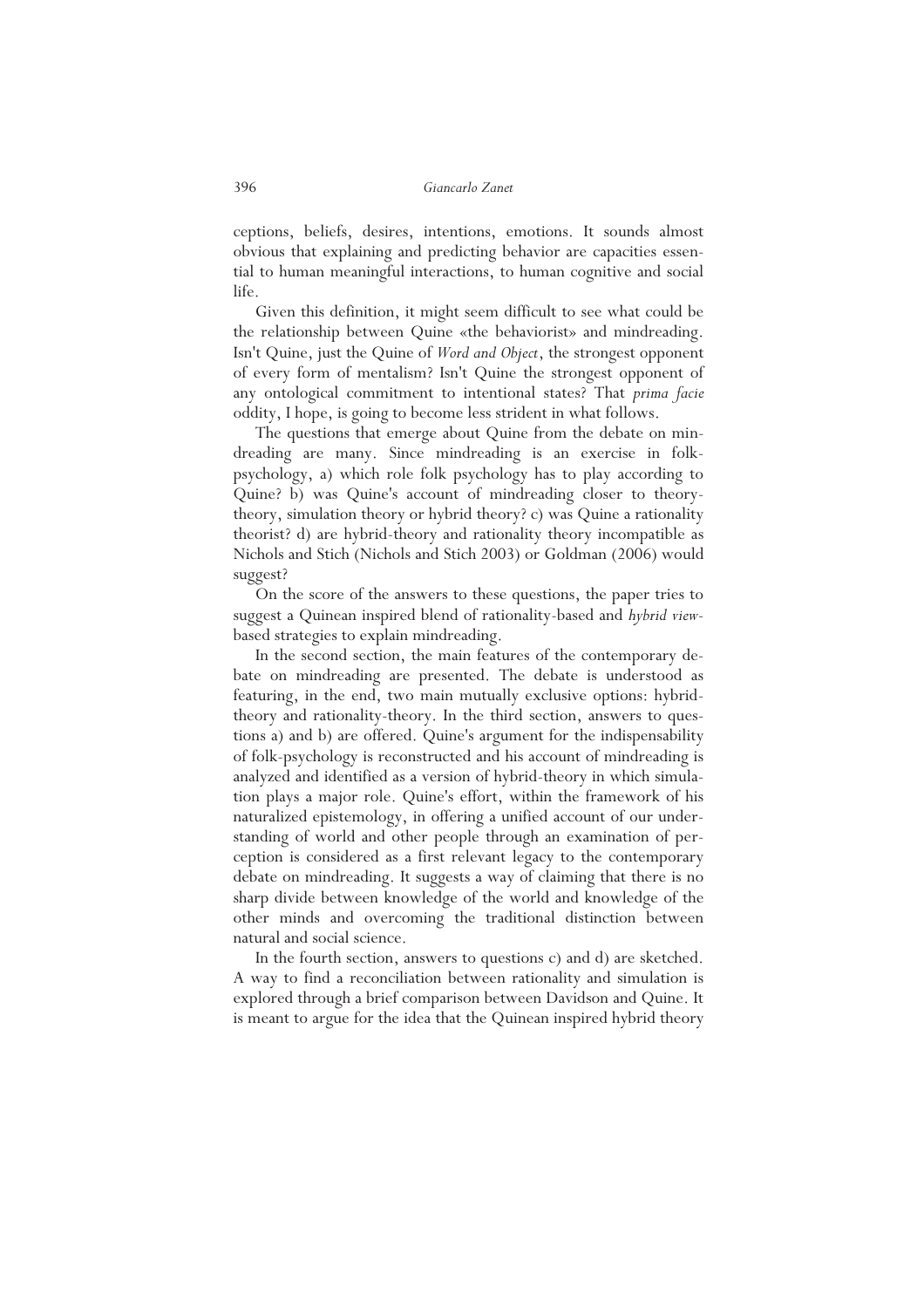based on empathy does not exclude the use of normative notions and the appeal to rationality. This is identified as a second relevant legacy to the contemporary debate. Taken together, the two legacies mentioned above could constitute an interesting agenda for the future debate.

# The contemporary debate on mindreading: a very brief introduction

When we ask how we do achieve the complex ability or skill to mindread, we find that the contemporary debate features, at least, three different theoretical options: theory-theory of mind, simulation theory, and rationality theory.

Each one comes in different sub-varieties. There are at least two versions of theory -theory: the child scientist theory (Gopnik and Meltzoff 1997; Gopnik, Meltzoff and Kuhl 1999) and the modularity theory (Fodor 1987; Leslie 1987, 1988, 1994; Baron-Cohen 1995). According to the theory-theory view on mindreading when you perform mindreading tasks you use a theory of mind. We have «a rich body of mentally represented information about the mind, and [...] this information plays a central role in guiding the mental mechanisms that generate our attributions, predictions, and explanations.» (Stich and Nichols 2003, 239). The two versions mainly differ in their answer to the developmental question: how do we arrive to achieve the complex skill of mindreading? Is it innate and modular? Or does it evolve from childhood to adulthood through radical changes?

There are also many versions of simulation theory. The core idea is that when performing a mind reading task you use a simulation routine consisting «in putting yourself in the target's shoes». You don't need any kind of theory-like knowledge, you need just the ability to project yourself on the target, to engage in a sort of «pretend play» and, using your own belief-formation, desire-formation and decision-making mechanisms, to see what comes out. The outcome of the simulation process counts as the mental state you will predict to be that of your target, or you will use to explain its behavior. Among the simulationists, Goldman (2006), Gordon (1986, 1995, 2005), and Gallese (Gallese 2001; Gallese, Keysers, and Rizzolatti 2004) differentiate themselves about the extent to which we can say we are using simulation, about the extent of mirroring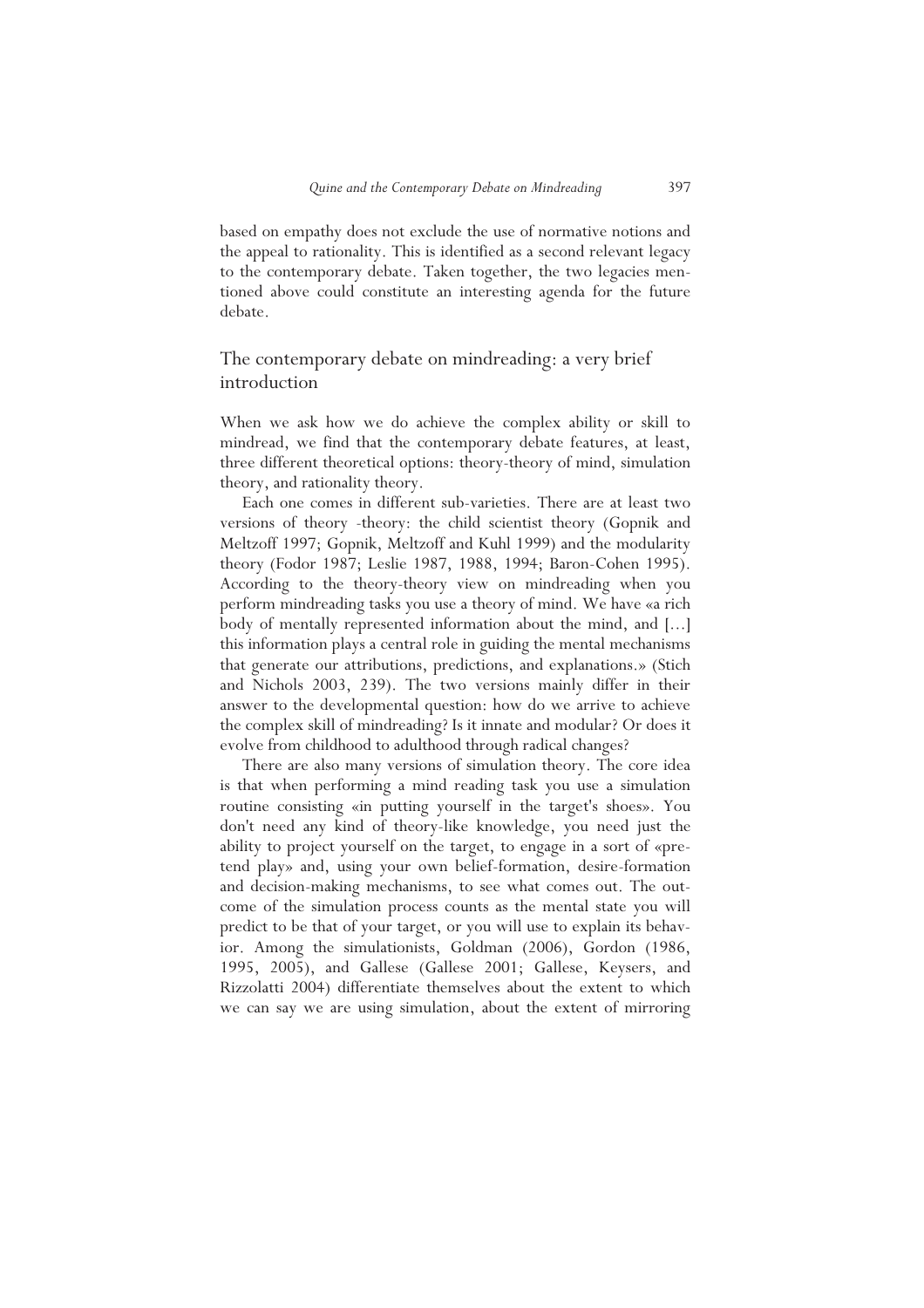processes in simulation, and, above all, about the role of introspection in mind reading. A different perspective on simulation is advocated by Jane Heal (2003), because her approach is characterized by the tendency to be conducted in a less empirical and more a priori fashion and by the idea that simulation is supported by rationality.

Notwithstanding these differences between theory-theory and simulation theory, it is almost becoming a shared view that a good account of mindreading can be afforded by a *hybrid view*, a blend of theory-theory and simulation (Botterill and Carruthers 1999; Stich and Nichols 2003, Nichols and Stich 2003; Goldman 2006). People who agree on hybrid view have different accounts of the exact step in the mindreading process where the hybridization takes place. They have also different accounts of which one of the different mindreading abilities is subserved by simulation or theory.

Stich and Nichols (2003, Nichols and Stich 2003) claim that inference prediction is a mindreading skill subserved by simulation, and that desire-attribution and discrepant belief-attribution are mindreading skills that cannot be explained by simulation, but need theory-like generalization.

Goldman distinguishes between two levels of mindreading: lowlevel and high-level. He claims that the low-level mindreading skills, like emotions recognition, are simulation processes caused by mirroring processes, even though mirroring does not exhaust mindreading. Goldman claims that there is a high-level mindreading in which we simulate without mirroring. It could be implemented by theory (Goldman 2006: 43-46), because it is a kind of simulation in which previous experience, knowledge and memory play a major role (Goldman 2009).

If we follow this trend, we might say that just two different options are left on the field: *hybrid view* and rationality theory (also called *interpretativism*). The core idea of rationality theory, shared by Davidson (Davidson 1984, 2004) and Dennett (Dennett 1987), is that mindreading someone is to treat her as rational, namely to attribute her mental states such that she comes out as a rational thinker and agent. In his book *The Intentional Stance*, Dennett states:

However rational we are, it is the myth of our rational agenthood that structures and organizes our attributions of belief and desire to others and that regulates our own deliberations and investigations. We aspire to rationality, and without the myth of our rationality the concepts of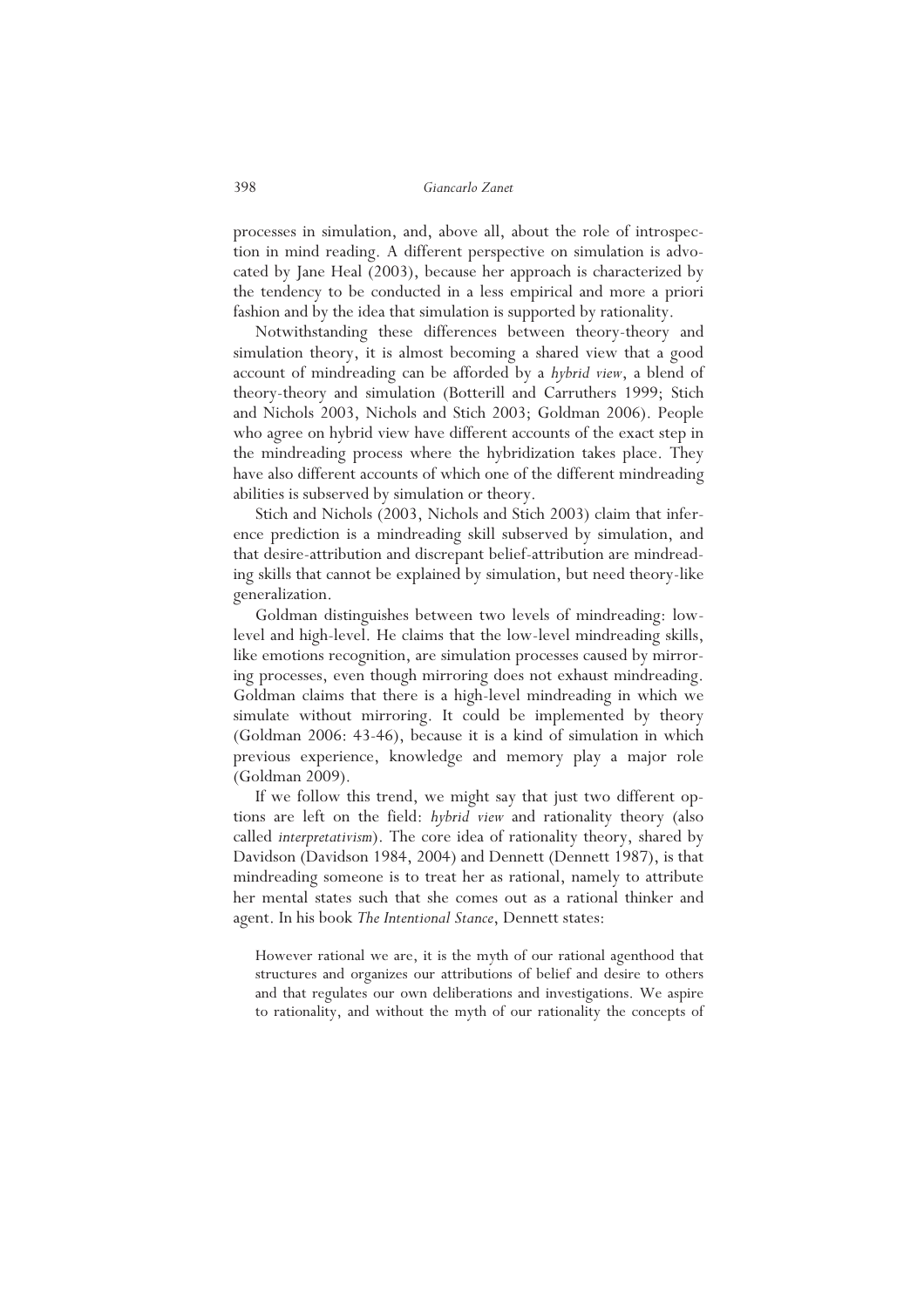belief and desire would be uprooted. Folk psychology, then, is idealized in that it produces its predictions and explanations by calculating in a normative system; it predicts what we will believe, desire, and do, by determining what we ought to believe, desire, and do. (Dennett 1987: 52)

According to Goldman (2006: Chapter 3), rationality theory does not provide a plausible account of mindreading and it is not compatible with a simulationist account. One of the criticisms offered by Goldman is that we cannot find the kind of rationality imagined by rationality theorist in actual agents and thinkers. Goldman's argument are not new. They are supported by the psychological studies on the failure of rationality by Kaheneman, Tversky and others (Kahnerman, Slovic, Tvershy 1982).<sup>1</sup>

Curiously enough, both theorists like Goldman and rationality theorists refer to Quine as a predecessor.<sup>2</sup> Goldman himself underlines places in Quine's works where he assumes a simulationist stance, but he declares that, even if Quine can be viewed as a simulationist, no influence of his thought can be traced back in simulationist theorists like himself, Gordon and Heal (Goldman 2006: 18).<sup>3</sup> The influence of Quine on rationality theorists is quite direct and well known. Davidson and Dennett both assume the so called *principle of charity*, evoked by Quine (1960:59), as the key rule to interpret others and attribute them propositional attitudes.

<sup>&</sup>lt;sup>1</sup> The negative results of these inquiries and their consequences for rationality theories have been elucidated and discussed in Thagard and Nisbett (1983) and Stich (1983, 1985, 1990). Dennett's answer to this objections is that psychological experiments deliberately provoking irrational responses induce a "pathology" (Dennett 1987: 52) in a system that, even tough is not perfect, is still "pretty" rational (Dennett 1987: 50).

<sup>&</sup>lt;sup>2</sup> This double aspect of Quine's account have been well noticed by Stich (1983; 1985) and Dennett (1987).

<sup>&</sup>lt;sup>3</sup> This assumption is problematic. Goldman, in fact, quotes Quine's passages about projecting strategy from *Word and Object* in his seminal paper on simulation (Goldman 1989)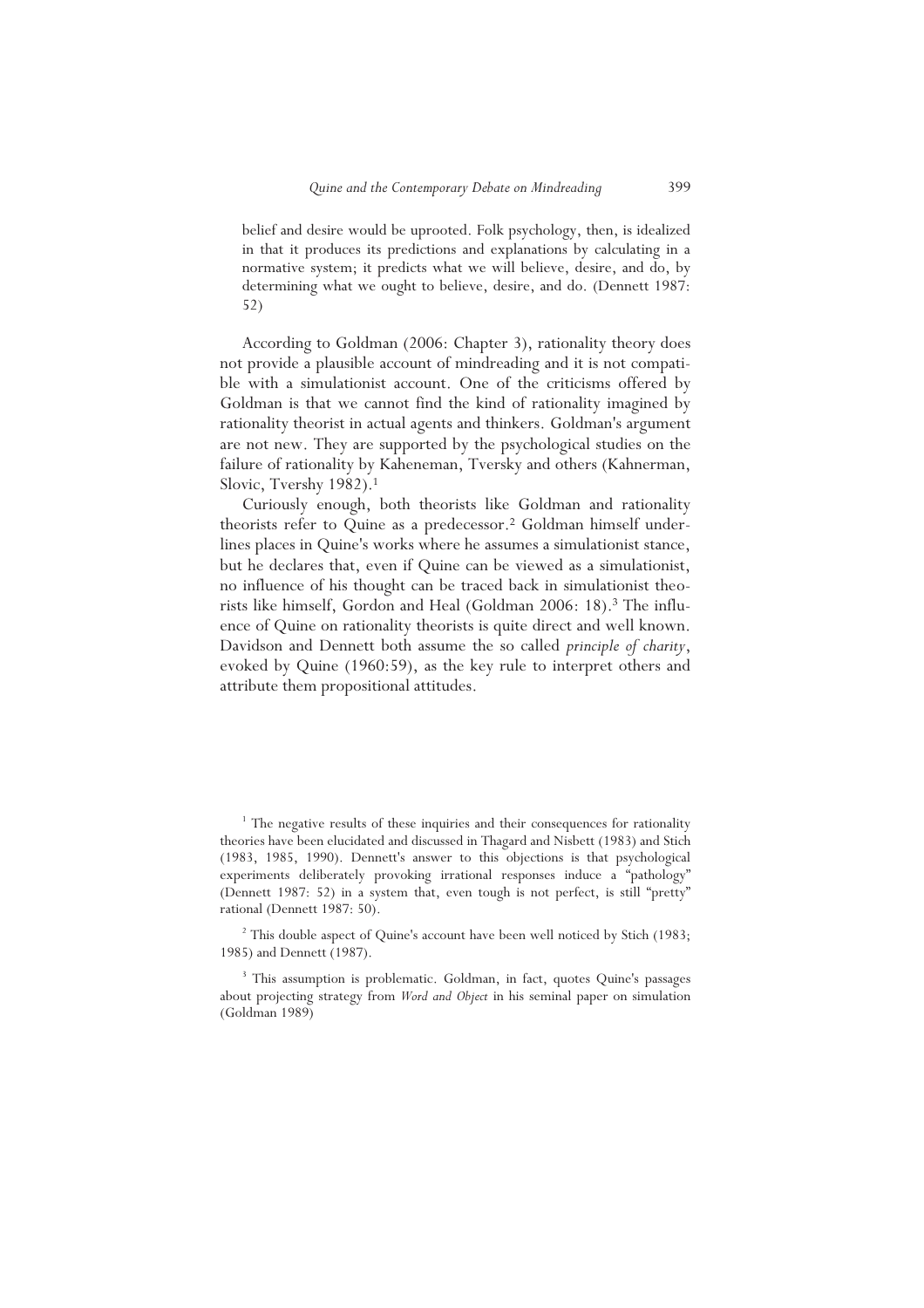Perception, folk-psychology and simulation based hybridtheory

Quine casts many doubts about propositional attitudes and intentionality in general. In Chapter VI of *Word and Object*, emphatically titled *Flight from intension*, in the crucial section 45 titled *The Double Standard*, Quine recognizes, with Chisholm and Brentano, that the intentional vocabulary is not reducible, because «there is no breaking out of the intentional vocabulary by explaining its members in other terms» (Quine 1960: 220). That irreducibility brings as a consequence a refusal of «an autonomous science of intention (Quine 1960: 221).

As Quine points out in *Word and Object* (Quine 1960: 219) and in more recent writings, if we look at the idiom of propositional attitudes from the austere ontological point of view of science, we face many troubles when we try to include it in our «literal and austere formulation of one's theory of the world» (Quine 1989: 351).

Nonetheless, we don't need to refuse or eliminate the intentional idiom.<sup>4</sup> In the same section of *Word and Object* Quine opens the way to a different option declaring that he would not «foreswear daily use of intentional idioms, or maintain that they are practically dispensable» (Quine 1960: 221). In fact, Quine claims that the intentional idiom, exemplified by indirect quotation, is not «humanly dispensable» (Quine 1960: 218). And he sketches the psychological mechanism underlying it that we commonly use: «we project ourselves into what [...] we imagine the speaker's state of mind to have been»; we perform «an essentially dramatic act» through which we can «find ourselves attributing beliefs, wishes, and strivings even to creatures lacking the power of speech, such is our dramatic virtuosity» (Quine 1960: 219).

4 Quine's attitude is, in this respect, different from eliminastivist's project in philosophy of mind. Eliminativists like Churchland (1989) claim that folkpsychology has to be dismissed as a bankruptcy enterprise in favor of scientific psychology. Scientific psychology must replace to some extent our common sense psychology even in every day usage. Quine's principle of ontological austerity may support such a view. But Quine himself never draws similar consequences from his attitude towards folk-psychology. Quite the contrary, he increasingly during the decades remarks its role in his account of mind and language.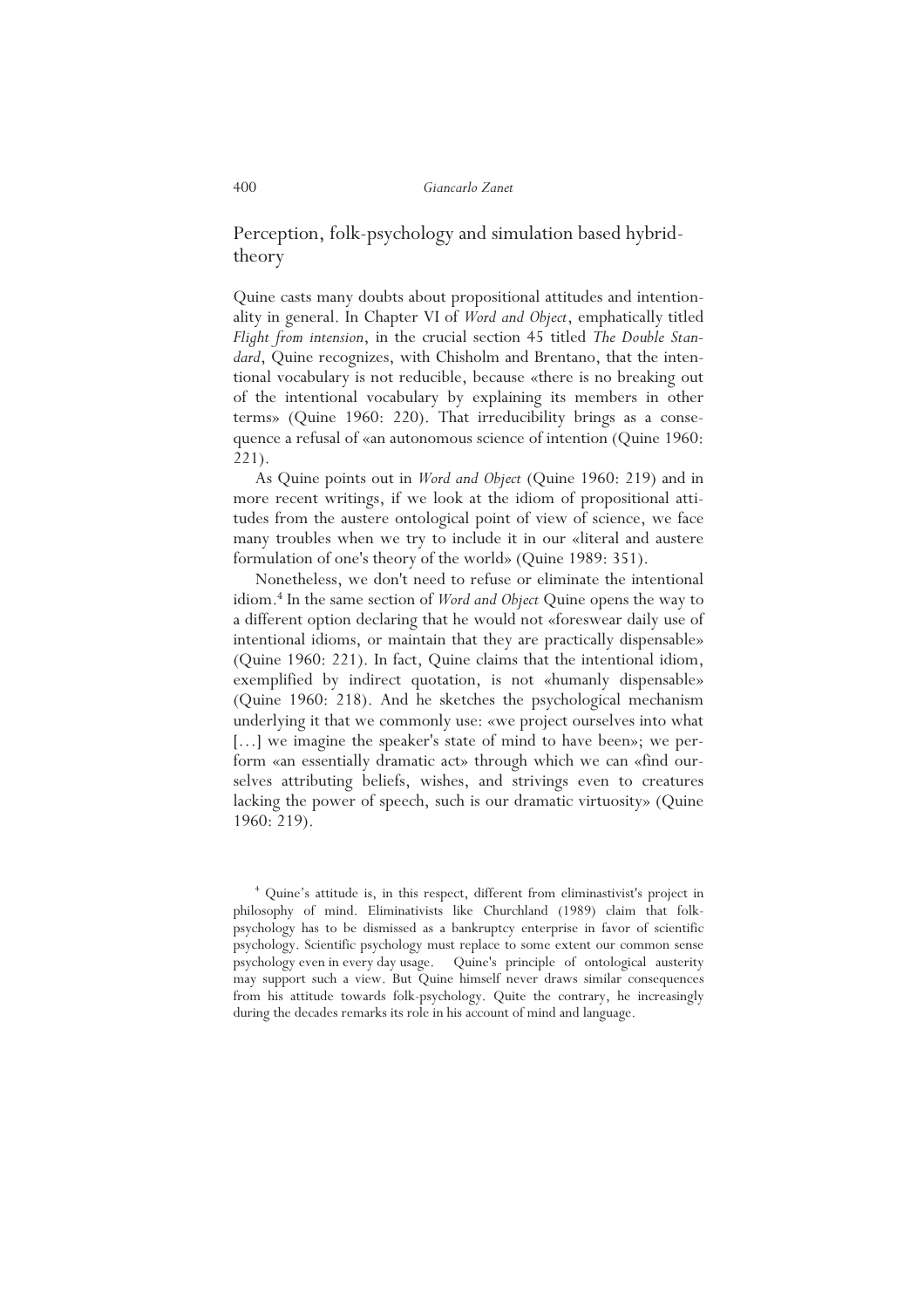Here we can find a first sketch of the structure of that psychological phenomenon Quine, later, would have called «empathy». What is empathy according to Quine? It is the ability of a subject to project itself on mental states of a target, where projecting means the ability of simulating, through imagination, in its own mind the target's mental states.

Even though Quine's reflections on the subject are present as a topic in his earlier works,<sup>5</sup> a more detailed account and the very use of the notion of empathy are to be found in his latest books: *Pursuit of Truth* (1992, Chapters III and IV) and *From Stimulus To Science* (1995, Chapter VIII). Developing the idea that the intentional idiom is not «humanly dispensable», Quine claims that the command of mentalistic notion such as 'x perceives that p' seems to be «as old as language» (Quine 1992: 61) and that «the handing down of language is implemented by a continuing command, tacit at least, of the idiom 'x perceives that p'». Mentalistic idiom intrudes already at the level of observation sentences, determining an early bifurcation of physicalistic and mentalistic talk. The bifurcation reminds us that «man is a forked animal» (Quine 1992: 62), in Quine's phrase.

If the learning of language is implemented by the «virtual if not literal» mastery of mentalistic idiom (Quine 1992: 61), then it is not surprising that Quine, in *From Stimulus To Science*, claims that the «perception of another's unspoken thought» by means of instinctive empathy is «older than language» (Quine 1995: 89). A confirm of that comes, continues Quine, from child psychology: «an infant of just a few days old responds to an adult's facial expression, even to imitating it by the unlearned flexing of appropriate muscles» (Quine 1995: 89).<sup>6</sup>

<sup>5</sup> It is worth noticing that the idea that the ability to project oneself in the place of another has to play a crucial role in translation does not appear for the first time in *Pursuit of Truth*. It can be found in *Word and Object* and traced back to *The Problem of Meaning in Linguistics* (Quine 1953) where we can read: «But, as the sentences undergoing translation get further and further from mere reports of common observations, the clarity of any possible conflict decreases; the lexicographer comes to depend increasingly on a projection of himself, with his Indo-European *Weltanschauung*, into the sandals of his Kalaba informant. He comes also to turn increasingly to that last refuge of all scientists, the appeal to internal simplicity of his growing system» (Quine 1953: 63).

6 Quine should be referring to the pioneeristic experiments described in Meltzoff and Moore 1977.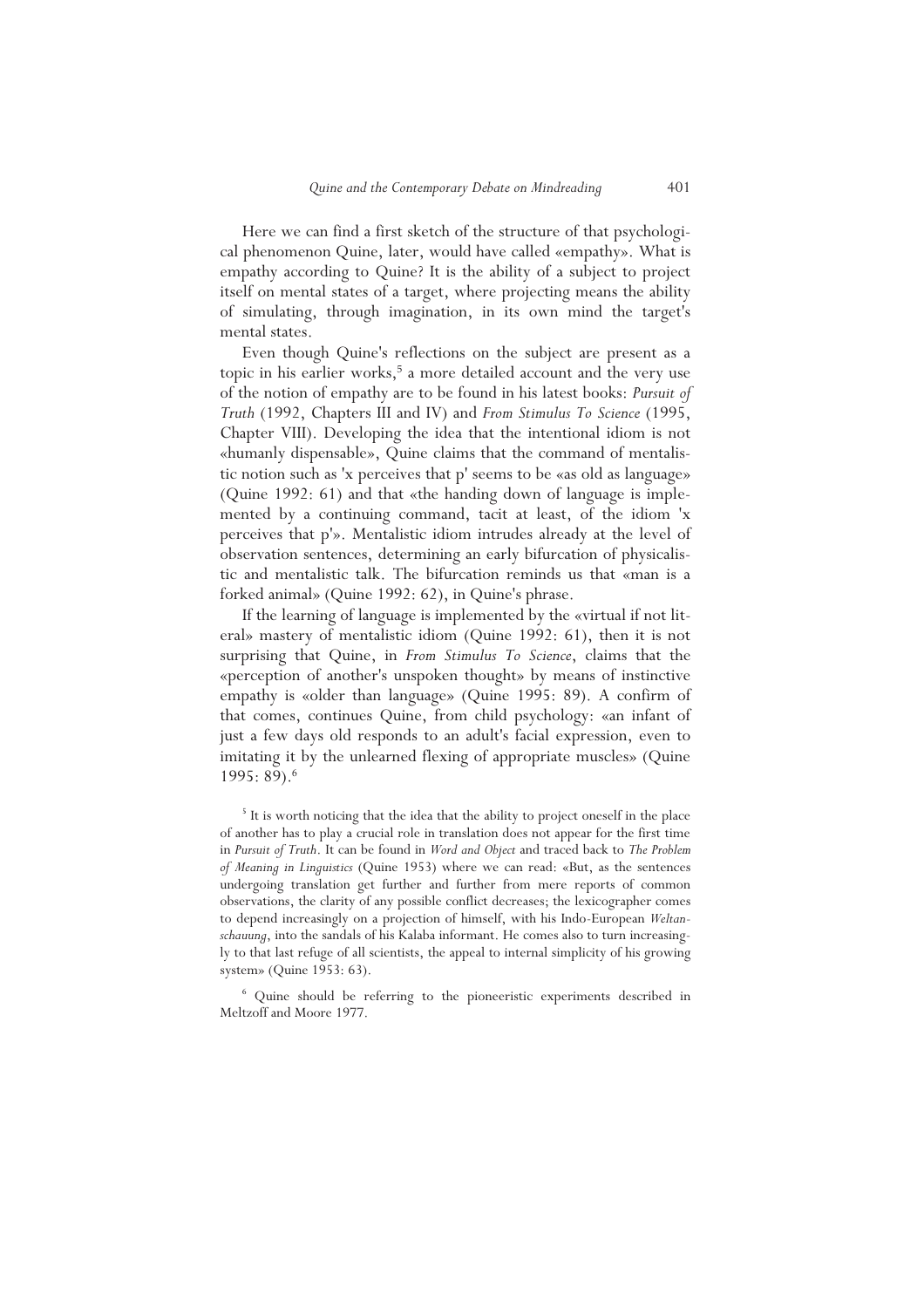The explanation for this phenomenon is the instinct of empathy<sup>7</sup>. It works in our ascription of perceptions, for «we all have – Quine writes - an uncanny knack for empathizing another's perceptual situation, however ignorant of the physiological or optical mechanism of his perception» (Quine 1992: 42).

Empathy is a pervasive phenomenon and  $-$  as Quine remarks  $-$  it «guides the linguist still as he rises above observation sentences through his analytical hypotheses, though there he is trying to project into the native's associations and grammatical trends rather than his perceptions. And much the same must be true of the growing child» (Quine 1992: 43).<sup>8</sup>

In ascribing to a target that 'Tom perceives that x' we rely on the ability to detect his mental state «by the empathetic observation of the subject's facial expression and what is happening in front of him» (Quine 1992: 62). This ability plays a crucial role both in the field linguist case, for he «empathizes the native's perception that a rabbit has appeared» (Quine 1992: 62) and in the case of the child language learning from his parents. In the latter case, empathy plays a role both in child and adult. The child «does not just hear the sentence, see the reported object or event, and then associate the two. He also notes the speaker's orientation, gesture, and facial expression. In his as yet inarticulate way he perceives that the speaker perceives the object and event» (Quine 1995: 89).

The child needs to read, even though in a way, probably not entirely conscious and not even articulated in a theoretical fashion, what the adult has in mind. This is also true of the adult who, to give his assent to child's utterance, takes note of his orientation and facial expression because what he is interested in it is not the «mere truth of the utterance» but the fact that «the child has to have perceived its truth» (Quine 1995: 89).

It seems that, according to Quine, what the adult has to evaluate is not mere correspondence between world and word, but the fact that the correspondence is epistemically established in a reliable way, the fact that the adult can make a plausible psychological assumption about the child's state of mind.

<sup>&</sup>lt;sup>7</sup> See Rainone (2005, 2010) for a discussion of the role of empathy in Quine.

<sup>8</sup> See note 5.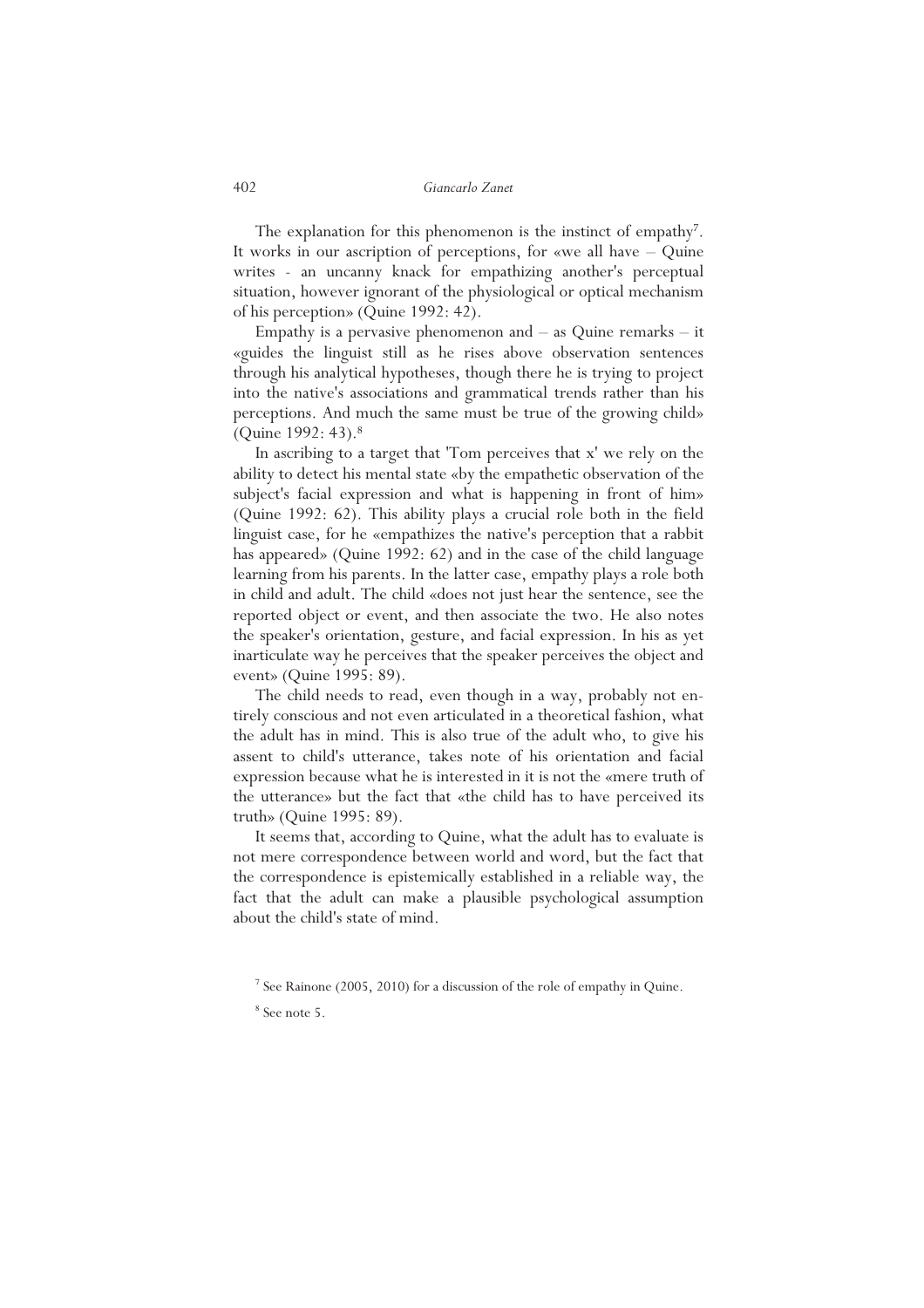The same mechanism is at play when we try to figure out what Tom is thinking. Quine treats this case like an extension of perception's cases. When we say 'Tom perceives that the train is late', we have two ways to understand what Tom is perceiving. Tom can tell us about it or we can observe Tom's behavior. He walks impatiently, looks at the clock, looks along the track.

Then, according to Quine, «along with acquiring such habits ourselves, we have learned to observe similar manifestations on the part of others. We are ready to see our own ways replicated in another person» (Quine 1995: 63). In the same way as in child case, our ascription is based on «projecting [...] into Tom 's situation and Tom's behavior pattern, and finds thereby that the sentence 'The train is late' is what comes naturally» (Quine 1995: 63).

As we move away from observation sentences, notes Quine, «ascription of perceptions call increasingly for background knowledge and conjecture on the ascriptor's part» (Quine 1992: 64). This is indeed the case of ascriptions of beliefs. When we ascribe belief our evidence is similar to that of when we ascribe perceptions but is «usually more tenuous» (Quine 1992: 66). For this reason in ascribing we need to «reflect on the believer's behavior, verbal or otherwise», take into account «what we know of his past», and «conjecture that we in his place would feel prepared to assent, overtly or covertly, to the content clause» (Quine 1992: 66).

Generalizing the case of belief's ascription, Quine remarks that «empathy is why we ascribe a propositional attitude by a content clause» that is supposed «to reflect the subject's state of mind rather the state of things». So we can say that «the quotational account reflects the empathy that invests the idioms of propositional attitudes from 'perceives that' onward» (Quine 1992: 68-69).

The conclusion of this line of argument, from an ontological point of view, is related with Quine's endorsement of anomalous monism. According to that doctrine «there is no mental substance, but there are irreducibly mental ways of grouping physical states and events» (Quine 1992: 72). Mental predicates interacting one with another engendered «age-old strategies for predicting and explaining human action», namely folk-psychology. So they «complement natural science in their incommensurable way, and are indispensable both to the social sciences and to our everyday dealings» (Quine 1992: 72- 73).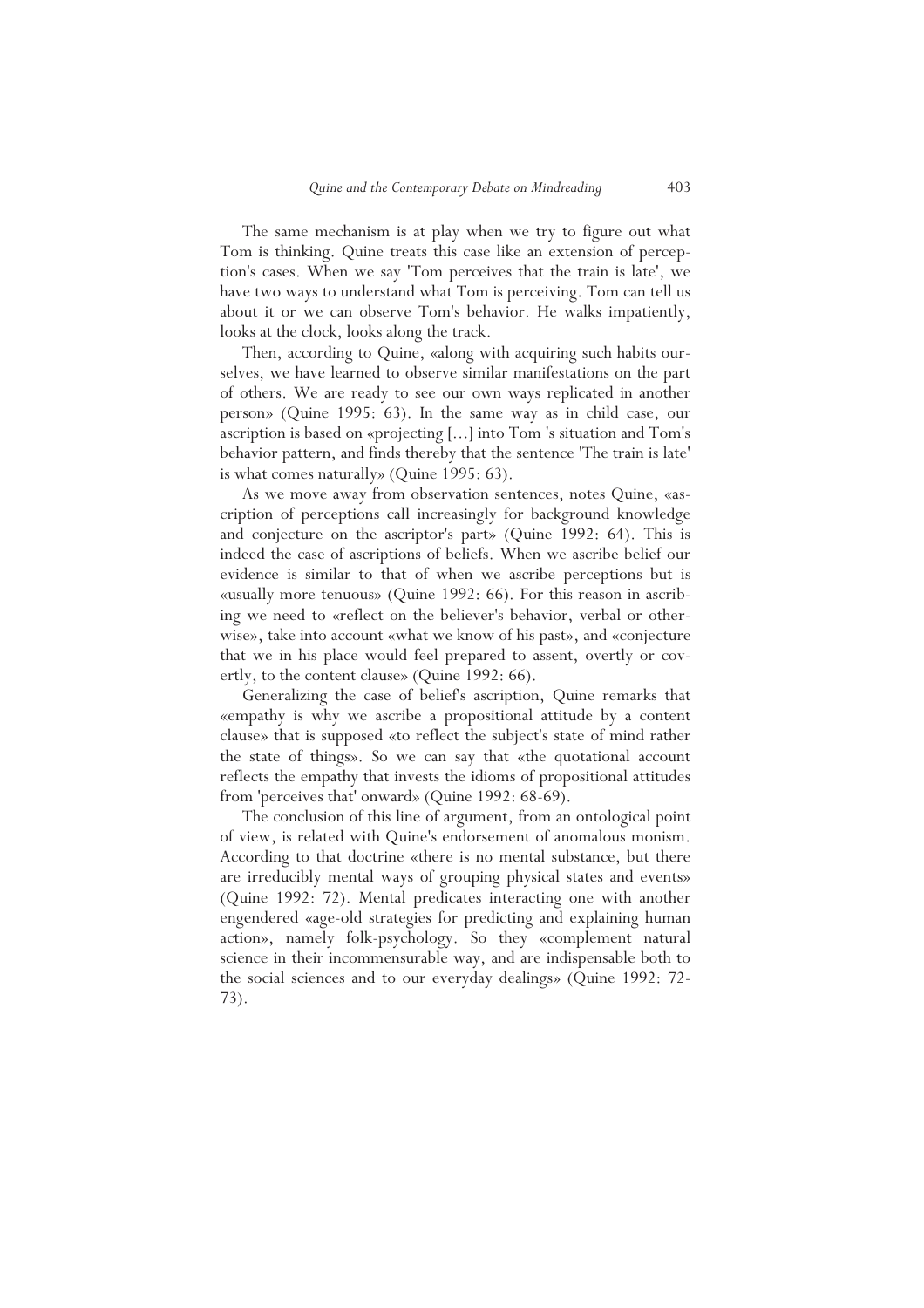Let me now summarize and schematize the main features of Quine's account of mindreading.

Quine recognizes that folk-psychology is indispensable to our mutual understanding. He is inclined to treat it as a «practical» competence (Quine 1992: 46). Its «method» is empathy (Quine 1992: 46). Under the label 'empathy' he subsumes many cognitive skills that precede language. They can be consciously (i.e. in the field linguists case) or unconsciously exercised (i.e. in the learning language child case and in the case of many adults' everyday dealings). These skills are: a) imitation; b) detection of face expression, orientation, gesture; c) joint attention; d) pretense/imagination. All of these are operating in attribution of perceptions which makes possible and support communication and language learning. Quine is inclined to think that 'perceive that' followed by an observation sentence is «the primeval idiom for ascribing a thought» (Quine 1995: 90). We have two ways to get the «perception of another's unspoken thought» (Quine 1995: 89), i.e. mindreading: a) behavior and b) language. If A tries to understand what B has in mind observing her behavior, A's activity has the following structure: i.) seeing A's ways «replicated» in B's ways, i.e. recognizing similarities between A's behavior and B's behavior; ii.) hypothesizing that B's mind is «pretty much like» A's own mind (Quine 1992: 46); iii.) projecting A on B's shoes; iv.) simulating B's situation and behavior; v.) seeing «what comes naturally» (Quine 1992: 63).

The same structure holds when A tries to ascribe to B a belief. The crucial difference is that in belief-attribution case the evidence on which A bases her attribution is weaker. A's reflections and conjectures and her knowledge of B's background and past become more and more relevant. Moreover, in belief-attribution, the «easiest way of determining» B's belief is «asking» her (Quine 1992: 66) and listening and understanding the «arguments offered in support of a belief» (Quine 1992: 67) by B. This obviously implies the use of language.

As far as I can see we are facing again solutions the core of which was already present in *Word and Object*, even though they have been growing more explicit in recent years. Quine recognizes the indispensability of mentalistic idiom and identifies in projection, replication and simulation, in one word, empathy, the strategies we use in mindreading.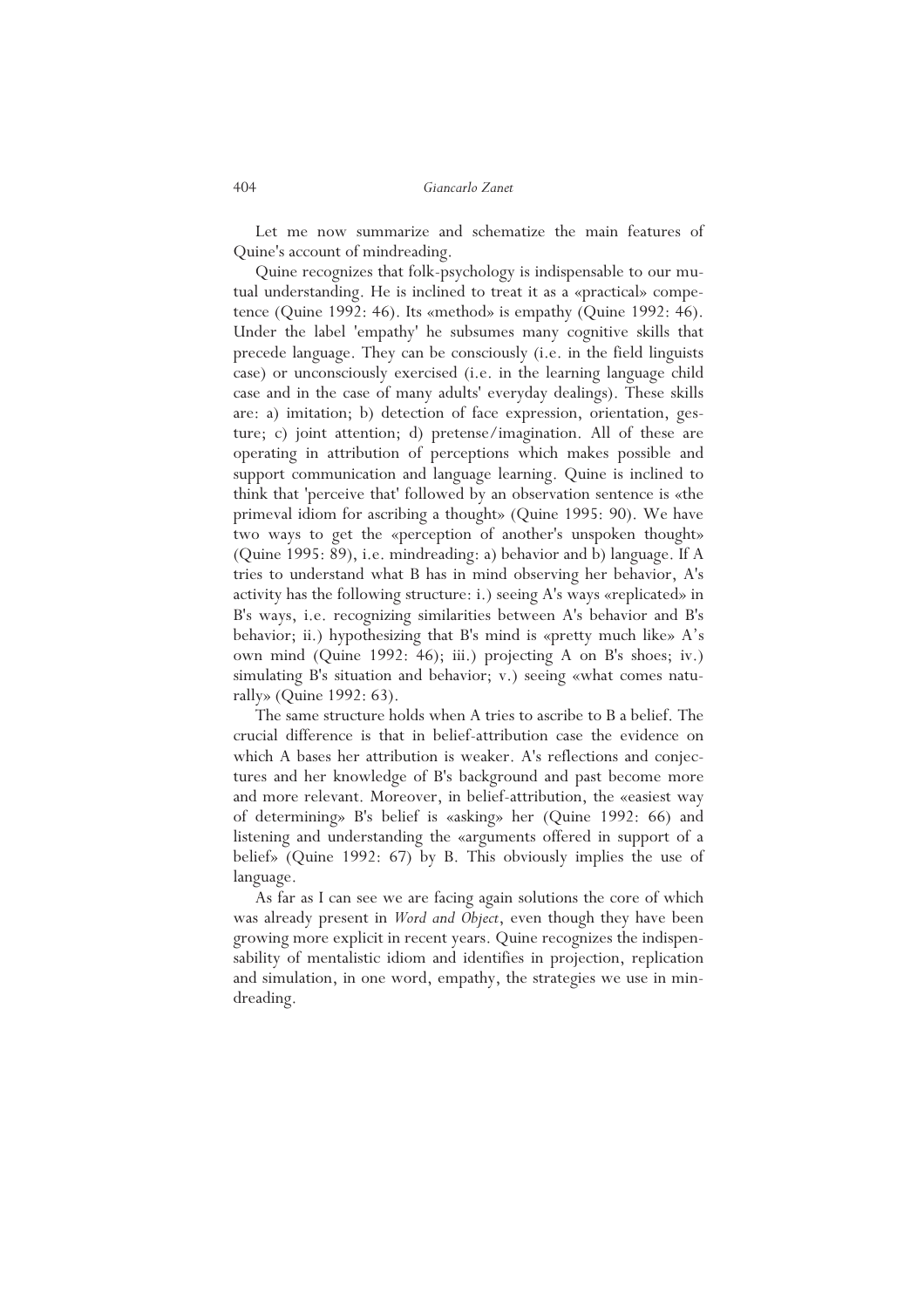The analysis of Quine's account of mindreading, in this section, is meant to give an answer to some of the questions raised in the first section. It gives an answer to question a) about the role of folkpsychology. What should be remarked is the relevance of what we might call the *indispensability* argument: folk-psychology cannot be eliminated. Moreover, it seems that it should be intended mainly as a practical form of knowledge, as simulationist would suggest, and not, strictly speaking, as a theoretical one.

It gives also an answer to question b) about Quine and the theorytheory *versus* simulation theory debate. Which option is he defending? In general, we could say that he is quite near to the *hybrid* theory, a blend of theory-theory and simulation in which simulation plays a prominent role. It is clear, even from the reconstruction of Quine's thoughts on the topic presented here, that he does not give an in depth treatment of the various notions he uses. Readers well acquainted with the contemporary debate on mindreading and social cognition can easily see that each of the notions has had a detailed treatment in the neuroscientific, psychological and philosophical literature of the last three decades.<sup>9</sup>Quine envisages a way of putting them together, of seeing their relationship, of understanding how they can be integrated in a naturalized epistemology<sup>10</sup>. In fact, Quine's interest on mindreading is part and parcel of his effort to answer the crucial question of naturalized epistemology: «how we, physical denizens of the physical world, can have projected our scientific theory of that whole world from our meager contacts with it» (Quine 1995: 16). He is trying to find a unified account of our understanding of the world and other people through an examination of

<sup>10</sup> For an introduction to Quine's naturalized epistemology and its historical roots see Zanet (2007).

<sup>&</sup>lt;sup>9</sup> In my reconstruction (third section) I have enlisted four skills for empathy in Quine's account: a) imitation ; b) detection of face expression, orientation, gesture; c) joint attention; d) pretense/imagination. Excellent studies on imitation are included in two volumes edited by Hurley and Chater (2005). On joint attention valuable contributes are included in Elian *et al.* (2005). On pretence and imagination see Nichols and Stich (2003) and Currie and Ravenscroft (2002). For an overview on these issues and their interconnections from a neuroscientific point of view see Blackmore and Frith (2003). The various aspects of simulation routine (replication, like me, projecting, simulating) have been studied by the simulationist theorists I have been quoting in the paper. They play also a crucial role in developmental psychology: Meltzoff (2009), Tomasello (1999).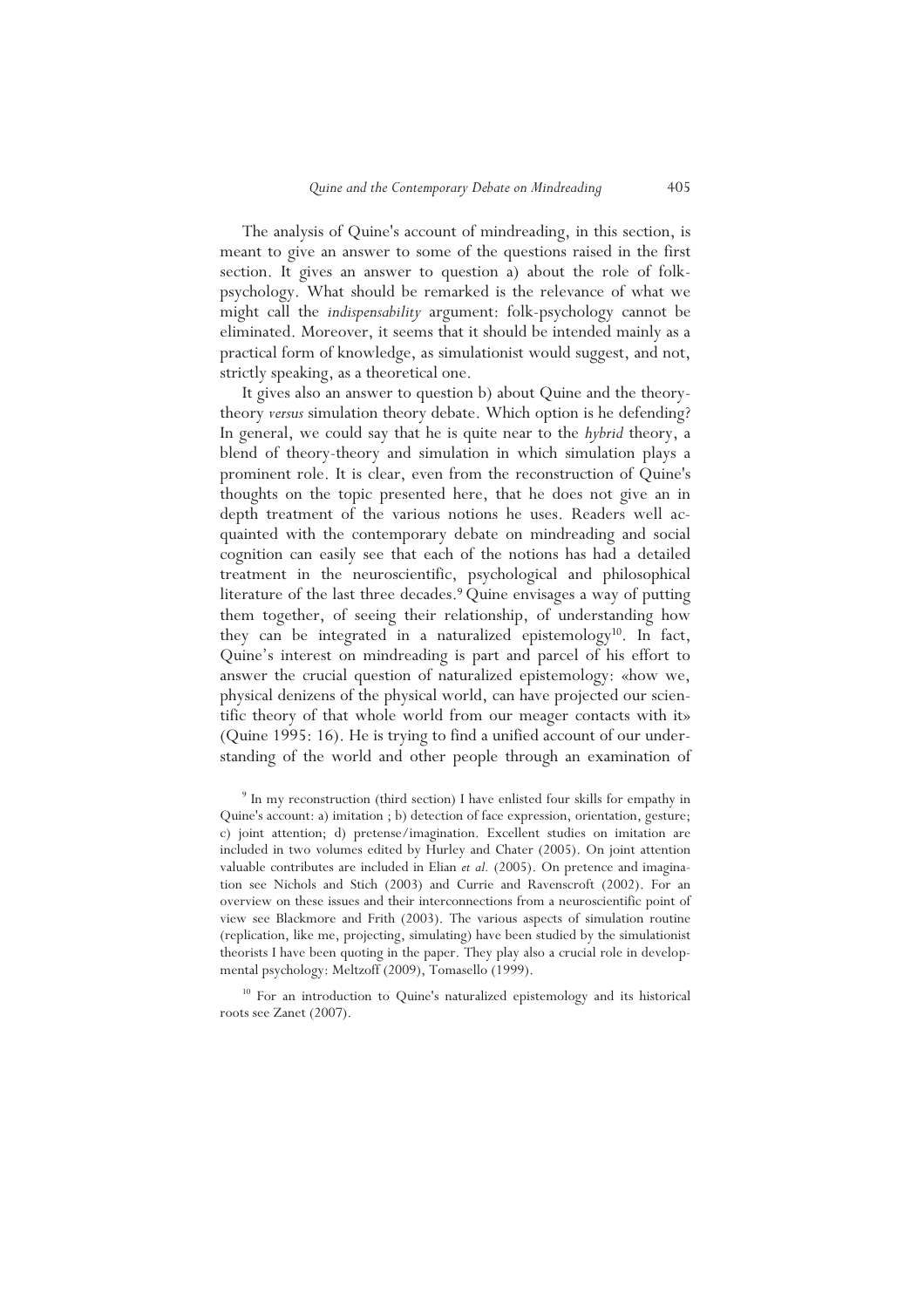perception<sup>11</sup>. As far as I can see, he is inclined to think that there is no sharp divide between knowledge of the world and knowledge of the other minds, as the traditional distinction between natural and social science would suggest. This is his first relevant legacy to the contemporary debate on mindreading.

# Empathy and rationality

The second legacy consists in a suggestion that needs to be developed about the way to find a reconciliation between rationality and simulation. What follows amounts also as an answer to questions c) and d) in the first section.

Quine seems to suggest there are differences among various mental states' ascriptions and these are differences in degree of the background knowledge involved. Ascription of perception is the most basic, in a double sense. It is the first one we, when we are children, exercise and it has a deep influence on our language learning. It is the one that calls less for background knowledge and information. To ascribe perceptions we need some relevant cognitive skills and exercise empathy. Beliefs ascription and thoughts ascription call for a different degree of use of background knowledge and of conjectures. The more we want to be successful in ascribing beliefs, the more we need to take into account believer's behavior and background knowledge. But one may ask what happens when we do not have such a knowledge. This is pretty the case of the linguist in the jungle and, at least in a certain sense, the case of the adult trying to understand a child. In such cases we try to project ourselves starting from our common practical knowledge of human psychology. This last consideration brings us to a crucial point. A way of recasting rationality versus simulation debate within Quine's philosophy is reflecting on the *prima facie* tension between the principle of charity and empathy. That tension comes to the fore when we look to Quine-Davidson debate about the issue.

It is well known that Davidson endorses a version of the principle of charity. He claims that a «good theory of interpretation» must

<sup>&</sup>lt;sup>11</sup> I this paper I focalized the theme of perception in Quine for what concerns the problem of the other minds. For a more detailed treatment of Quine's theory of perception of external world see Zanet (2009).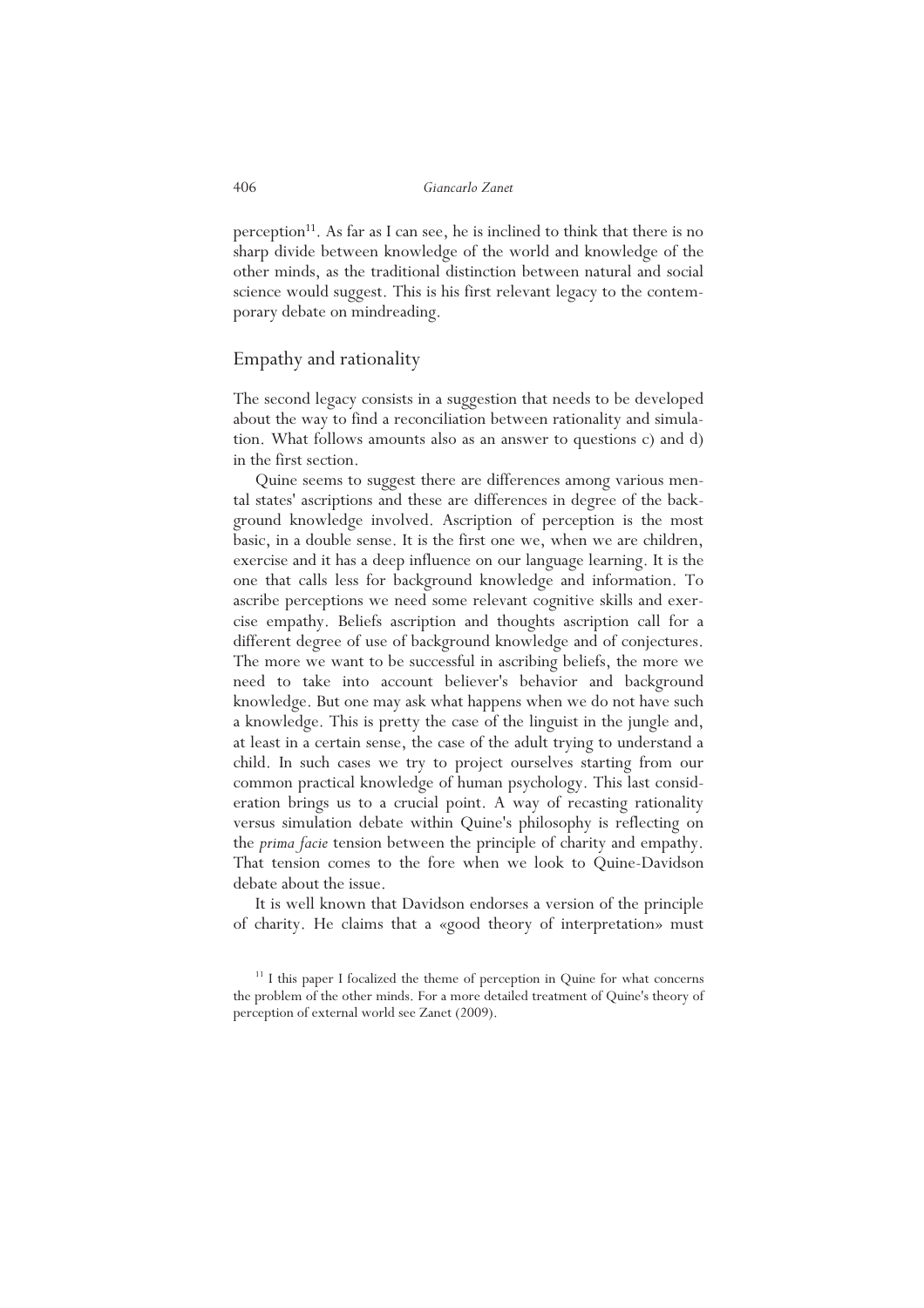«optimize» agreement, from the interpreter point of view, between the interpreter and the subject of interpretation. For «it cannot be correct [a theory] that makes a man assent to very many false sentences» (Davidson 1984, 169). Consequently, Davidsonian interpreter should assume the truth of a large part of the subject's beliefs.

This assumption seems to be a direct consequence of Quine's reflections on the same point according to which the "maxim of translation" underlying our understanding of logical connectives in the jungle language is inspired to the commonsense assumption that «one's interlocutor's silliness, beyond a certain point, is less likely than bad translation -or, in the domestic case, linguistic divergence» (Quine 1960: 59).

According to Davidson the entire theory of interpretation «is built on the norms of rationality». When the interpreter applies the theory to «actual agents» he «assigns his own sentences to capture the contents of another's thoughts and utterances». This «process necessarily involves deciding which pattern of assignments makes the other intelligible (not intelligent, of course!), and this is a matter of using one's own standards of rationality to calibrate the thoughts of the other» (Davidson 2004: 129-30). What are the norms we follow in ascribing attitudes? Davidson suggests that «the semantic contents of attitudes and beliefs determine their relations to one another and to the world in ways that meet at least rough standards of consistency and correctness» (Davidson 2004: 114).

According to Davidson we project our own standards of rationality on the target of our interpretation. This seems to be a consequence of the radical interpretation approach: if we don't have any previous knowledge of the subject's language, desires, belief, then we can do nothing but projecting our structure of norms. But even if we concede that we can make a clear sense of what kind of rationality standards we employ, one question is left open: is this the correct picture of projection?

Quine expresses some perplexities about Davidson's picture when he writes that in translation what we want to maximize is «not truth or agreement with us on the part of the native, but psychological plausibility according to our intuitive folk-psychology». And «the folk-psychology involved is very much a matter of empathy». (Quine 1990: 158). We should be ready to attribute animism, in Quine's example, to the jungle people even if that belief is not true or not rational according to our standards. Quine writes: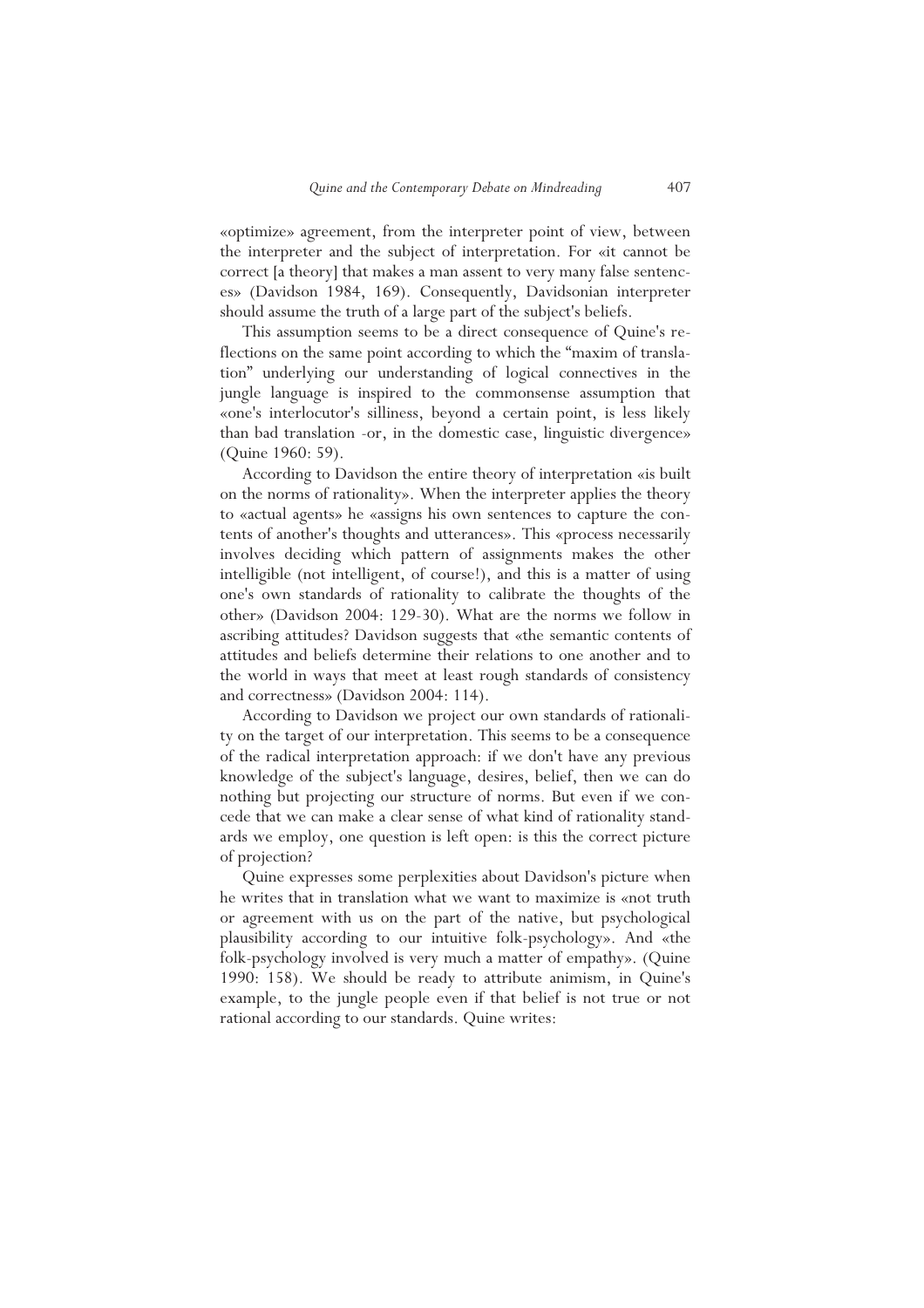The translator will depend early and late on psychological conjectures as to what the native is likely to believe. This policy already governed his translations of observation sentences. It will continue to operate beyond the observational level, deterring him from translating a native assertion into too glaring a falsehood. He will favor translations that ascribe belief to the native that stand to reason or are consonant with the native's observed way of life. (Quine 1992: 46)

The linguist will rely also on observation of the local folkways. The child does too, but the linguist is a more seasoned observer. Unlike the child, the linguist will not accept everything the native says as true. He will indeed assume sincerity, barring evidence to the contrary, but he will try as an amateur psychologist to fit his interpretations of the native sentences to the native's likely belief rather than to the facts of circumambient nature. Usually the outcome will be the same, since people are so much alike; but his observation of the folkways is his faltering guide to the divergences. (Quine 1995: 80)

The passages above are pretty clear about the policy that the interpreter should follow. He should ascribe belief that "stand to reason" for the native, are "consonant" with the native way of life. His interpretation must respond to what is likely for the native to believe in consideration of the native's folkways. Trying to fit the interpretation of native's belief to his behavior in his natural environment, in his *ecological niche* in Dennett's phrase (Dennett 1987: 49), can give good results since we assume that people are alike. But when divergences emerge the interpreter's guide is, again, the observation of the native and his people way of life.

It seems that Quine is pointing out a tension between the method of truth (or whatever normative notion can play such a role as, for example, rational agreement) and the method of psychological plausibility. The former seems to appeal to normative standards predetermined by the interpreter. The latter does not seem to appeal to predetermined normative standards: we can say, in a first approximation, that the standards are negotiated with the contribute of empathetic projection. The crucial consequences that seem to me right to take from this is that Quinean interpreter does not deny that some normative standards play a role in belief's attribution. He thinks that the legitimate question is not just *what* are the standards we employ or should employ in interpretation but we may legitimately ask for the standards *of who* we employ. This is strictly connected to more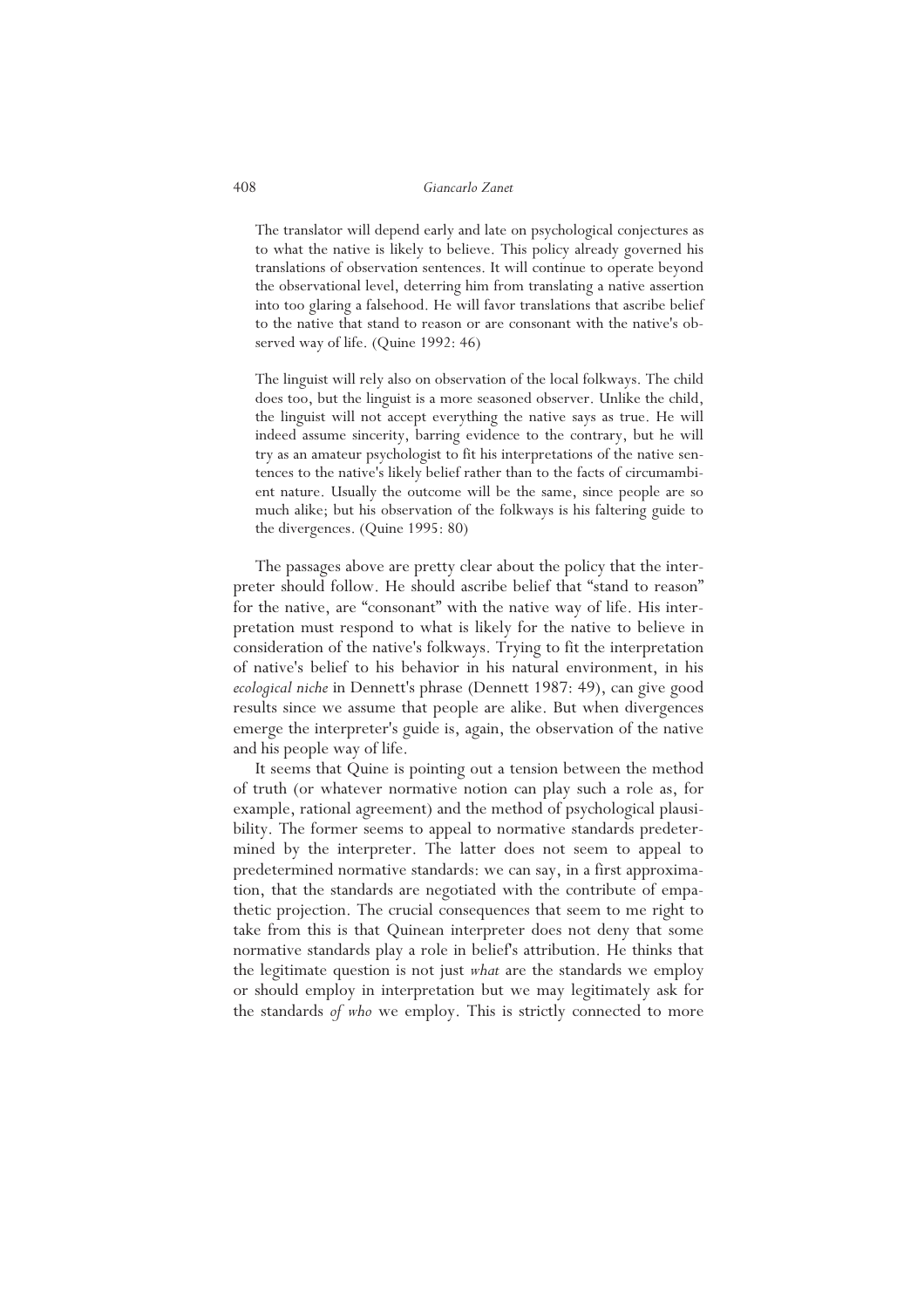general questions. What we are interested in when we try to understand people, when we exercise mindreading? How much logicality or illogicality, consistence or inconsistence, coherence or incoherence, are we disposed to attribute to the interlocutor?

In every day cases we are often really good at recognizing a certain degree of coherence even in wrong reasoning, or in false ones. If what matters is understanding, what we need is not just reveal and impute an error to our interlocutor. What we need is to be 'able' to follow 'her' flux of reasoning or 'her' chain of actions. Like as in Quine's example of animist culture, what matters is not that something may appear to us as totally irrational for it could be perfectly consequent for our interlocutor. And we do not need to speculate a lot about jungle people case because adult people who try to make sense of children's behavior and beliefs are often facing the same kind of situation. If I want to have any chance to understand my son or my daughter when they play or ask me something, I have to follow his or her chain of reasoning and acting even if they are guided by standards quite different from mine adult ones.

From this point of view, the Quinean inspired hybrid theory based on empathy does not exclude the use of normative notions and the appeal to rationality. It asks to shift the centre of the evaluations from *me* to *you*, from *us* to *them*. How much we are inclined to do this in everyday dealings can be the subject for further valuable psychological research and philosophical analysis. A further point I can envisage is that the shift can have a noteworthy ethical value for it suggests the way for a full blown and wholehearted comprehension of the others, even if it asks for a downsizing of the ideal of reason and rationality as universal.

> Giancarlo Zanet University of Palermo Department of Philosophy 90128 – Palermo, Italy  $\text{gzanet}(a)$ alice.it

# *References*

Baron- Cohen, Simon. 1995. *Mindblindness: An Essay on Autism and Theory of Mind*. Cambridge, MA: MIT Press.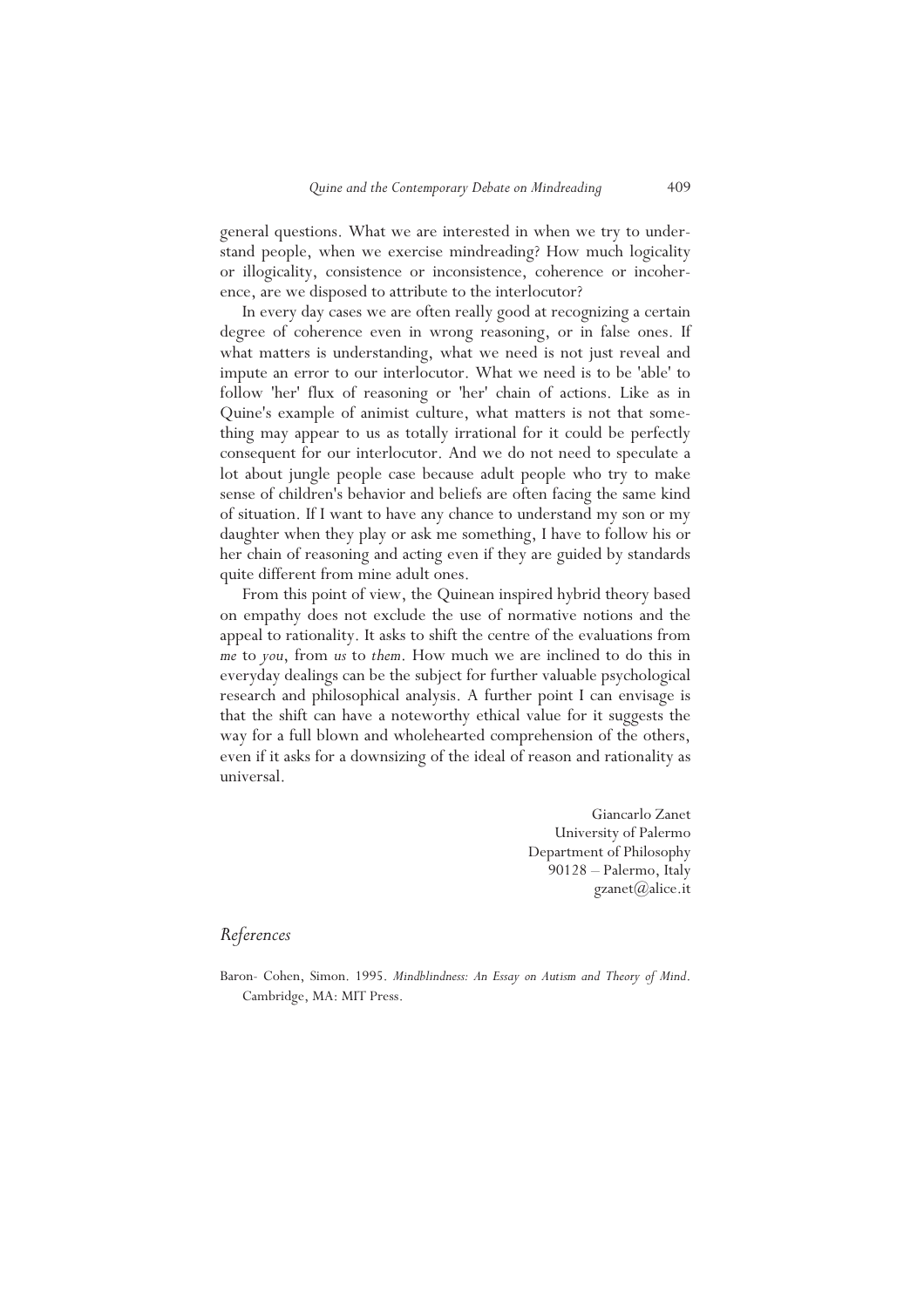- Blackmore, Susan & Frith, Uta. 2003. How does the brain deal with the social world? *NeuroReport*: 14 (18): 1-9.
- Churchland, Paul M. 1979. *Scientific Realism and the Plasticity of Mind*. New York: Press Syndicate of the University of Cambridge.
- Currie, Gregory & Ravenscroft, Ian. 2002. *Recreative Minds*. Oxford: Oxford University Press.
- Davidson, Donald. 1984. *Inquiries into Truth and Interpretation*. Oxford: Clarendon Press.

Davidson, Donald. 2004. *Problems of Rationality*. Oxford: Clarendon Press.

- Dennett, Daniel C. 1987. *Intentional Stance*. Cambridge, MA London: MIT Press.
- Elian, Naomi, Hoerl, Cristoph, McCormack, Teresa & Roesseler, Johannes (eds.). 2005. *Joint Attention: Communication and other minds.* Oxford: Oxford University Press*.*
- Fodor, Jerry 1987. *Psychosemantics*. Cambridge, MA: MIT Press.
- Gallese, Vittorio. 2001. The ''shared manifold'' hypothesis: From mirror neurons to empathy. *Journal of Consciousness Studies* 8 (5–7): 33–50.
- Gallese, Vittorio, Keysers, Christian & Rizzolatti, Giacomo. 2004. A unifying view of the basis of social cognition. *Trends in Cognitive Sciences* 8: 396–403.
- Goldman, Alvin I. 1989. Interpretation Psychologized. *Mind and Language* 4 (3):161–185.
- Goldman, Alvin I. 2006. *Simulating Minds: The Philosophy, Psychology, and Neuroscience of Mindreading.* Oxford: Oxford University Press.
- Goldman, Alvin I. 2009. Mirroring, mindreading and simulation. In *Mirror Neuron Systems: The Role of Mirroring Processes In Social Cognition*, edited by J. Pineda. New York: Humana Press.
- Gopnik, Allison & Meltzoff, Andrew. 1997. *Words, Thoughts and Theories*. Cambridge, MA: MIT Press.
- Gopnik, Allison, Meltzoff, Andrew & Kuhl, Patricia. 1999. *The Scientist in the Crib*. New York: HarperCollins.
- Gordon, Robert M. 1986. Folk Psychology as Simulation. *Mind and Language* 1: 158-171.
- Gordon, Robert M. 1995. Simulation Without Introspection or Inference from Me to You. In *Mental Simulation,* edited by M. Davies and T. Stone. London: Blackwell.
- Gordon, Robert M. 2005. Intentional Agent Like Myself. In *Perspectives on Imitation. Volume 2*, edited by S. Hurley and Chater N. Cambridge, MA - London: MIT Press.
- Kaheneman, Daniel, Slovic, Paul & Tversky, Amos (eds.) 1982. J*udgment Under Uncertainty: Heuristcs and Biases*. Cambridge: Cambridge University Press.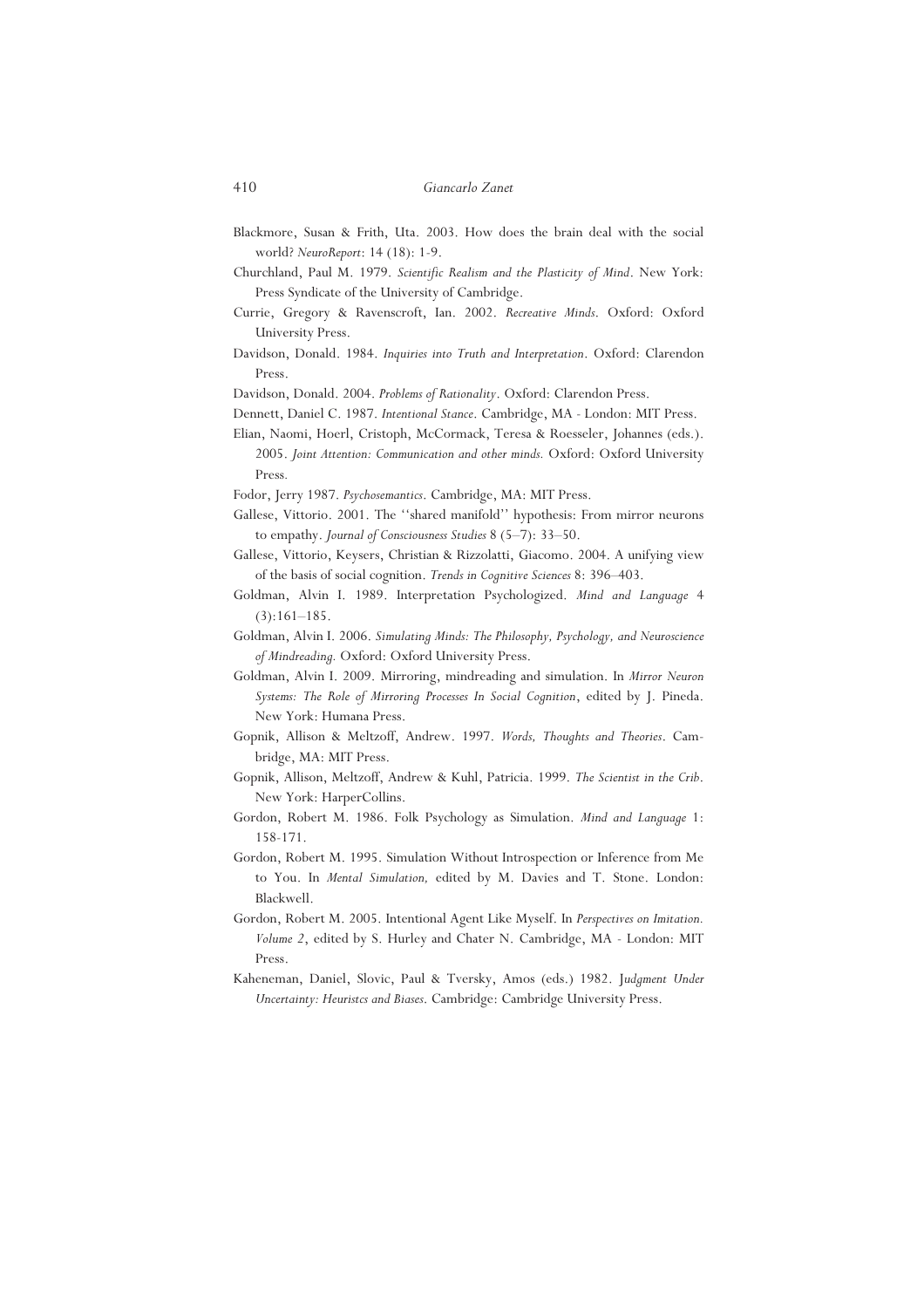- Heal, Jane. 2003. *Mind, Reason and Imagination*. Cambridge: Cambridge University Press.
- Hurley, Susan & Chater, Nick. (eds.). 2005. *Perspective on Imitation: From Neuroscience to Social Science*. Voll. 1-2. Cambridge, MA, London: The MIT Press.
- Leslie, Alan. 1987. Pretence and representation: The origins of ''theory of mind.'' *Psychological Review* 94: 412–426.
- Leslie, Alan. 1988. Some implications of pretense for mechanisms underlying the child's theory of mind. In *Developing Theories of Mind*, edited by J. Astington, P. Harris and D. Olson. Cambridge: Cambridge University Press.
- Leslie, Alan. 1994. Pretending and believing: Issues in the theory of ToMM. *Cognition* 50: 211–238.
- Meltzoff, Andrew & Moore, Keith. 1977. Imitation of Facial and Manual Gestures by Human Neonates, *Science*198: 75-78.
- Meltzoff, Andrew. 2009. Roots of Social Cognition: The Like-me Framework. In *Minnesota Symposia on Child Psychology. Meeting The Challenge of Translational Research in Child Psychology*, edited by D. Cicchetti and M.R. Gunnar. New York: Wiley
- Nichols, Shaun & Stich, Stephen P. 2003. *Mindreading.* Oxford: Oxford University Press.
- Quine, Willard Van Orman. 1960. *Word and Object*. Cambridge, MA: The MIT Press.
- Quine, Willard Van Orman. 1989. Mind, Brain and Behavior. In *Confession of a Confirmed Extensionalist and Other Essays*, edited by D. Føllesdal and D.B. Quine. Cambridge, MA - London: Harvard University Press, 2008.
- Quine, Willard Van Orman. 1953. *The Problem of Meaning in Linguistics*. In *From a Logical Point of View*. Cambridge MA - London: Harvard University Press, 1980.
- Quine, Willard Van Orman. 1990. Reply to Gilbert Harmann. In *Perspectives on Quine*, edited by R.B. Barrett and R.F. Gibson. Oxford: Blackwell.
- Quine, Willard Van Orman. 1992. *Pursuit of Truth*. Cambridge, MA London: Harvard University Press.
- Quine, Willard Van Orman. 1995. *From Stimulus To Science*. Cambridge, MA London: Harvard University Press.
- Taghard, Paul & Nisbett, Richard E. 1983. Rationality and Charity. *Philosophy of Science* 50: 250-267.
- Rainone, Antonio. 2005. *La riscoperta dell'empatia. Attribuzioni intenzionali e comprensione nella filosofia analitica*. Napoli: Bibliopolis 2005.
- Rainone, Antonio. 2010. *Quine*. Roma: Carocci.
- Stich, Stephen P. 1983. *From Folk Psychology to Cognitive Science*. Cambridge, MA: The MIT Press.
- Stich, Stephen P. 1985. Could Man Be An Irrational Animal? *Synthese* 64: 115-135.